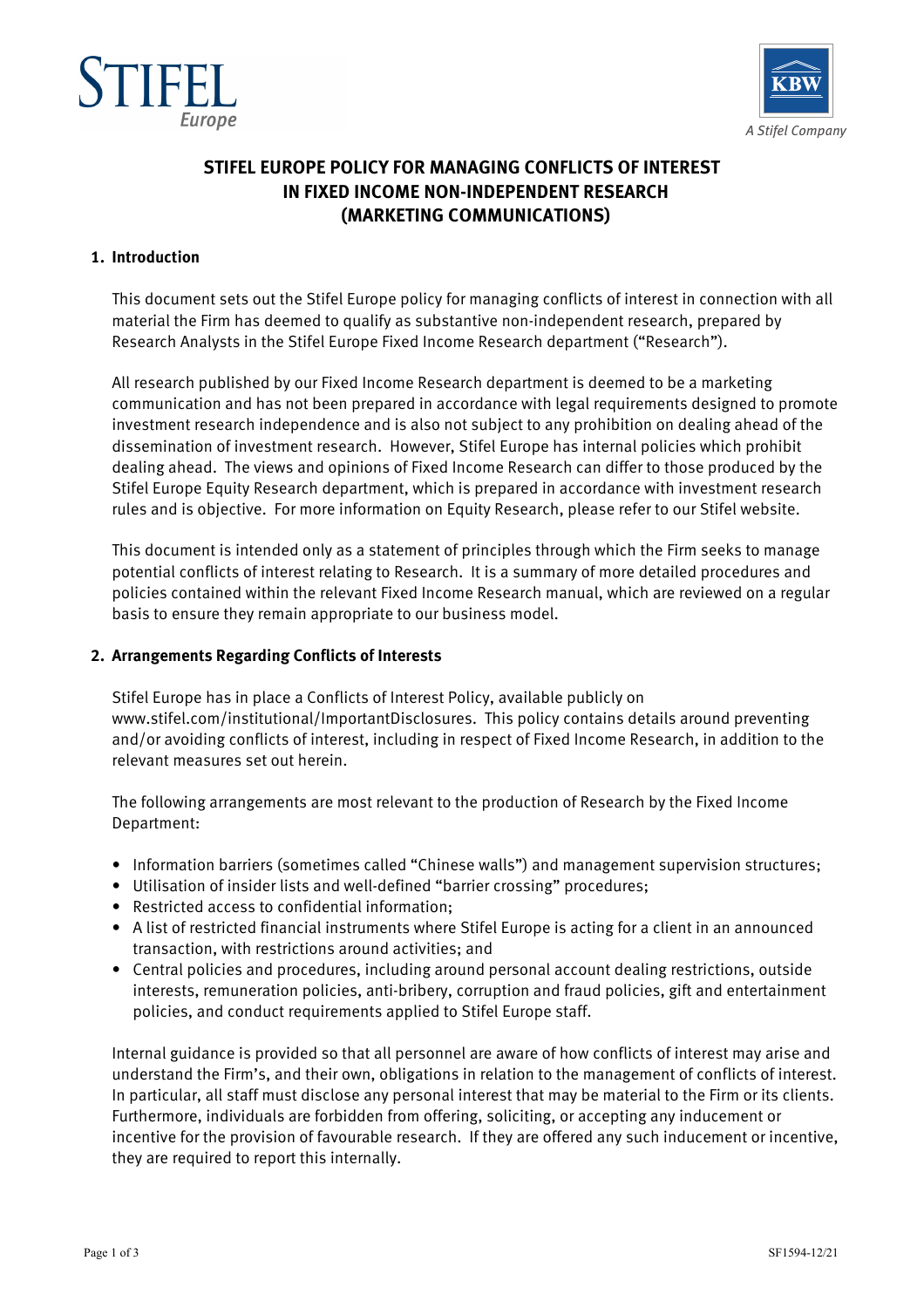Stifel Europe is required to take reasonable care to ensure that investment recommendations produced by research are objectively presented, and to disclose interests or indicate conflicts of interest.

The Firm has policies and procedures to restrict Research Analysts from trading (for their personal account) in financial instruments they cover, and to ensure that Research Analysts may only hold such financial instruments in circumstances as may be provided by the Firm's policies and procedures or with the express approval of the Compliance Department. In the event that such a holding were deemed to give rise to a potential conflict of interest in connection with any particular piece of research, the Research Analyst holding would be disclosed accordingly.

Stifel Europe usually does not permit Research Analysts to write on any issuer, or its financial instruments, if they personally received compensation in the last twelve months from the issuer or on issuers where they are, or a member of their household is, an officer, director, or advisory board member. However, any exceptions to this will be clearly disclosed on the research report

## **3. Supervision and Remuneration of Research**

Research Analysts' remuneration is determined by Fixed Income management, in conjunction with the Firm's senior management. In addition to individual performance, remuneration of Research staff is dependent upon the Firm's total revenue, a portion of which is generated by investment banking activities. No part of remuneration is directly or indirectly related to the specific recommendations or a view expressed by the analyst, nor is it related to any specific investment banking revenues or results, provided however, that compensation may relate to revenues or results of the Firm as a whole.

Furthermore, Investment Banking and Sales and Trading personnel may not have any input into remuneration decisions or other decisions regarding the hiring, advancement, discipline, or dismissal of Research Analysts.

All Research Analysts are both supervised by, and report directly to, identified research management ("Research Management"). Neither Research Management nor Research Analysts report to Investment Banking personnel.

#### **4. Content, Timetable, and Additional Information**

Decisions on coverage, timing, and content of Research are matters for the Research Analyst concerned, together with Research Management. As permitted by relevant laws, regulations, and regulatory agreements, the Firm does allow Research Management to receive input on such decisions from other business areas.

Research is not permitted to disclose any proposed or potential direct or indirect investment recommendation to the relevant issuer to which it relates. Further, Research is forbidden from offering, soliciting, or accepting any inducement or incentive for the provision of favourable research.

# **5. Editorial Control**

Editorial Control remains with the Research Department. Facts may, however, be reviewed for accuracy by the subject company, subject to approval by the Compliance Department as outlined by relevant Firm Research policies. The Firm also operates publication procedures designed to ensure that Research is published to requisite professional standards and in accordance with applicable law, regulation, and internal policies. Such standards include, but are not limited to, the proper verification of facts, the avoidance of inflammatory language, and the proper attribution of sources.